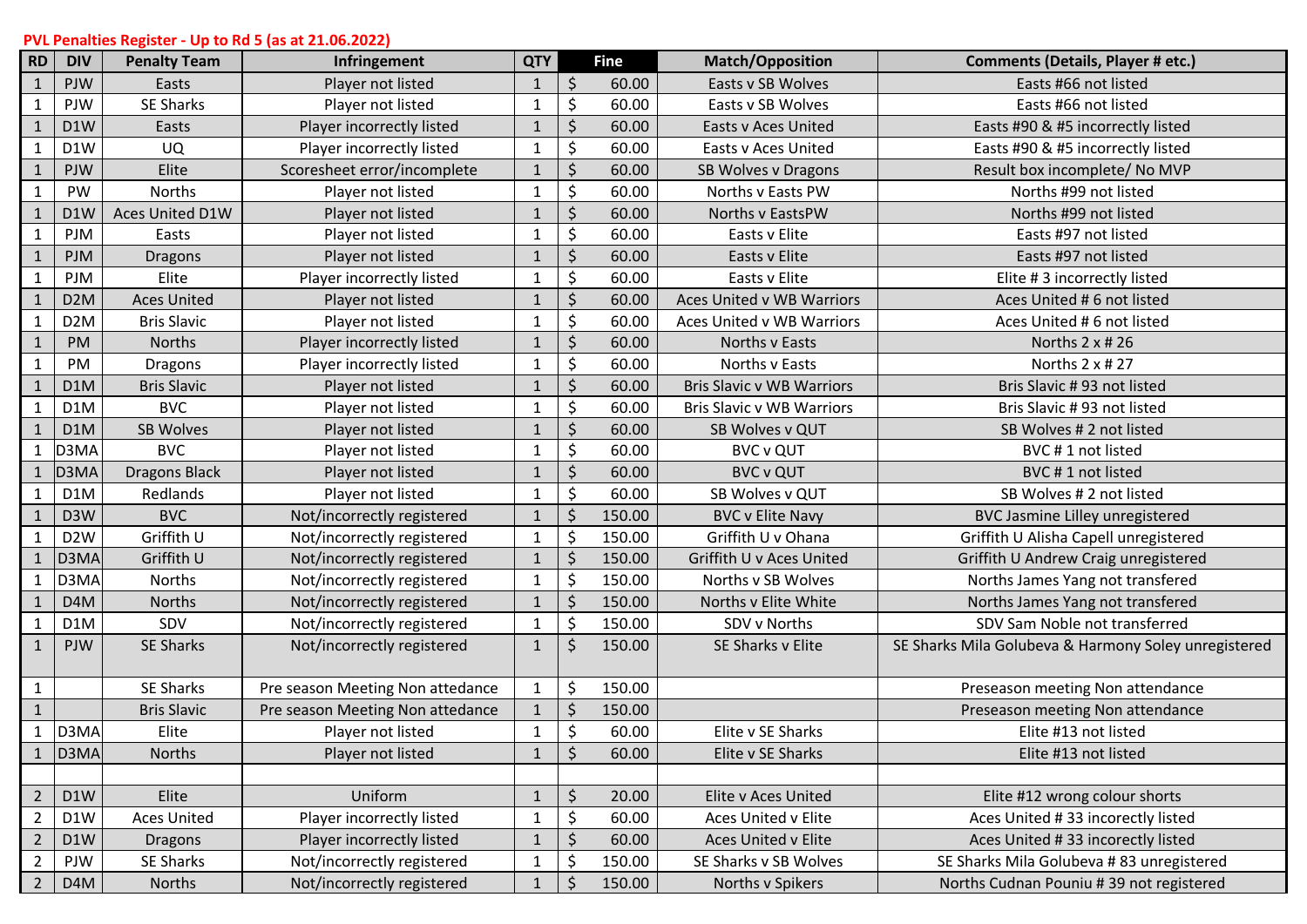| $\overline{2}$          | <b>PJM</b>       | Elite              | Player not listed           | $\mathbf 1$    | \$      | 60.00  | Elite v SB Wolves          | Elite #8 not listed                              |
|-------------------------|------------------|--------------------|-----------------------------|----------------|---------|--------|----------------------------|--------------------------------------------------|
| $\overline{2}$          | <b>PJM</b>       | <b>Norths</b>      | Player not listed           | $\mathbf{1}$   | $\zeta$ | 60.00  | Elite v SB Wolves          | Elite # 8 not listed                             |
| $\overline{2}$          | PM               | Dragons            | Player incorrectly listed   | $\mathbf{1}$   | \$      | 60.00  | Dragons v SB Wolves        | Dragons Cam Bergh #115 bylaw 6.5.1A              |
| $\overline{2}$          | D <sub>2</sub> M | <b>Dragons</b>     | Player not listed           | $\mathbf{1}$   | $\zeta$ | 60.00  | Dragons v Redlands         | Dragons #70 not listed                           |
| $\overline{2}$          | D <sub>2</sub> M | Easts              | Player not listed           | $\mathbf{1}$   | \$      | 60.00  | Dragons v Redlands         | Dragons #70 not listed                           |
|                         |                  |                    |                             |                |         |        |                            |                                                  |
| $\overline{3}$          | D <sub>2</sub> W | Ohana              | Scoresheet error/incomplete | $\mathbf 1$    | \$      | 60.00  | Ausghan v UQ               | Set 4 finished at 25-24 and recorded incorrectly |
| $\overline{3}$          | D <sub>2</sub> W | Spikers            | Player not listed           | $\mathbf{1}$   | $\zeta$ | 60.00  | Spikers v Redlands         | Spikers #34 not listed                           |
| $\overline{3}$          | D <sub>2</sub> W | QUT                | Player not listed           | $\mathbf{1}$   | \$      | 60.00  | Spikers v Redlands         | Spikers #34 not listed                           |
| $\overline{\mathbf{3}}$ | D <sub>2</sub> W | Redlands           | Player not listed           | $\mathbf{1}$   | \$      | 60.00  | Spikers v Redlands         | Redlands #32 not listed                          |
| $\overline{3}$          | D <sub>4</sub> M | Griffith U         | Not/incorrectly registered  | $\mathbf{1}$   | $\zeta$ | 150.00 | Griffith U v Norths        | Griffith U #7 Duncan Doung Not transferred       |
|                         |                  |                    |                             |                |         |        |                            |                                                  |
|                         |                  |                    |                             |                |         |        |                            |                                                  |
| $\overline{4}$          | D <sub>1</sub> M | <b>WB Warriors</b> | Duty team late              | $\overline{3}$ | $\zeta$ | 60.00  | SB Wolves v Aces           | 3 duty members late                              |
| 4                       | <b>PJM</b>       | <b>SB Wolves</b>   | Duty team late              | 3              | \$      | 60.00  | Dragons v Norths           | 3 duty members late                              |
| $\overline{4}$          |                  | SDV                |                             |                | $\zeta$ | 200.00 | <b>BVC v QUT</b>           |                                                  |
|                         | D <sub>1</sub> M | <b>WB Warriors</b> | Duty team late              | $\overline{a}$ |         |        | <b>WB Warriors v Elite</b> | SDV 4 duty members not present at start time     |
| 4                       | D1M              |                    | Uniform                     | $\overline{2}$ | \$      | 40.00  |                            | WB Warriors taped #11, #4 wrong colour shorts    |
| $\sqrt{4}$              | <b>PJM</b>       | <b>WB Warriors</b> | Uniform                     | $\mathbf{1}$   | \$      | 20.00  | <b>WB Warriors v Elite</b> | WB Warriors taped #11, #17 taped number          |
| 4                       | D1W              | Griffith U         | Player not listed           | $\mathbf{1}$   | \$      | 60.00  | Elite v Griffith U         | Griffith U #21 not listed                        |
| $\overline{4}$          | D <sub>2</sub> W | Elite              | Player not listed           | $\mathbf{1}$   | \$      | 60.00  | Elite v Griffith U D1W     | Griffith U #21 not listed                        |
| 4                       | D <sub>4</sub> M | Spikers            | Player not listed           | $\mathbf{1}$   | \$      | 60.00  | Spikers v Elite White      | Spikers #64 & #13 not listed                     |
| $\overline{4}$          | D <sub>4</sub> M | <b>SB Wolves</b>   | Player not listed           | $\mathbf{1}$   | \$      | 60.00  | Spikers v Elite White      | Spikers #64 & #13 not listed                     |
| $\overline{\mathbf{4}}$ | D <sub>2</sub> W | Ausghan            | Illegible scoresheet        | $\mathbf{1}$   | \$      | 60.00  | Dragons v Griffith U       | Score sheet not readable                         |
| $\overline{4}$          | D1W              | Griffith U         | Player not listed           | $\mathbf{1}$   | \$      | 60.00  | Bris Slavic v Elite D2W    | Bris Slavic # 22 not listed                      |
| 4                       | D <sub>2</sub> M | <b>VSC</b>         | Player not listed           | $\mathbf 1$    | \$      | 60.00  | VSC v QUT                  | VSC #1 not listed                                |
| $\overline{4}$          | D <sub>2</sub> M | Elite              | Player not listed           | $\mathbf{1}$   | \$      | 60.00  | <b>VSC v QUT</b>           | VSC #1 not listed                                |
| 4                       | D3MA             | <b>BVC</b>         | Illegible scoresheet        | $\mathbf{1}$   | \$      | 60.00  | Dragons Red v Aces         | Scoresheet unreadable                            |
| 4                       | D <sub>1</sub> M | <b>WB Warriors</b> | Not/incorrectly registered  | $\mathbf{1}$   | \$      | 150.00 | <b>WB Warriors v Elite</b> | WB Warriors #11 Harmon Hailemichael unregistered |
|                         |                  |                    |                             |                |         |        |                            |                                                  |
|                         |                  |                    |                             |                |         |        |                            |                                                  |
| 5                       | PJW              | Easts              | Player not listed           | $\mathbf 1$    | \$      | 60.00  | Easts v SB Wolves          | Easts #98 not listed                             |
| 5                       | PJW              | Elite              | Player not listed           | $\mathbf{1}$   | $\zeta$ | 60.00  | Easts v SB Wolves          | Easts #98 not listed                             |
| 5                       | D1W              | Dragons            | Player not listed           | $\mathbf{1}$   | \$      | 60.00  | Dragons v QUT              | Dragons #40 not listed                           |
| 5                       | D1W              | Aces               | Player not listed           | $\mathbf{1}$   | \$      | 60.00  | Dragons v QUT              | Dragons #40 not listed                           |
| 5                       | D1W              | QUT                | Player not listed           | $\mathbf{1}$   | \$      | 60.00  | Dragons v QUT              | QUT #55 not listed                               |
| 5                       | D <sub>2</sub> M | SB Wolves          | Duty team late              | $\overline{2}$ | \$      | 40.00  | Spikers v SE Sharks        | SB Wolves 2 duty members late                    |
| 5                       | D <sub>2</sub> M | Norths             | Player incorrectly listed   | $\mathbf 1$    | \$      | 60.00  | Norths v Gold Coast        | Norths #201 bylaw 6.5.1A                         |
| 5                       | D <sub>2</sub> M | <b>BVC</b>         | Player incorrectly listed   | $\mathbf{1}$   | \$      | 60.00  | Norths v Gold Coast        | Norths #201 bylaw 6.5.1A                         |
| 5                       | PM               | Norths             | Player not listed           | $\mathbf{1}$   | \$      | 60.00  | Norths v Dragons           | Norths #73 not listed                            |
| $\overline{5}$          | PM               | <b>Dragons</b>     | Player not listed           | $\mathbf{1}$   | \$      | 60.00  | Norths v Dragons           | Dragons # 8 notlisted                            |